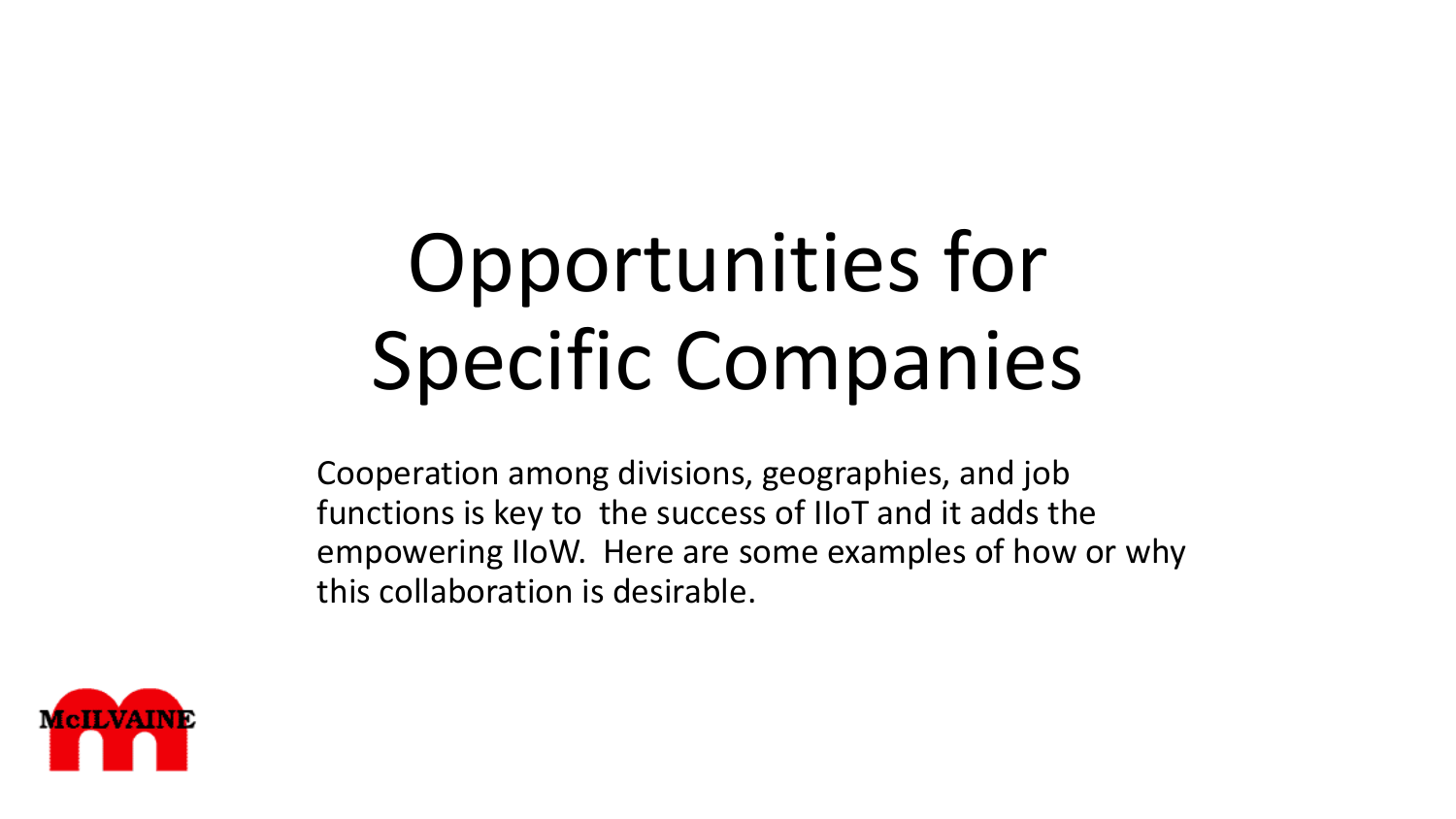#### **Rate of Success = 1 x IIoT + 2 x IIoW**

Success for any participant depends more on new ways to develop and utilize subject matter expertise than IIoT. McIlvaine coined the term IIoW (Industrial Internet of Wisdom) to cover the systematic leveraging of subject matter expertise.

| <b>Type</b>   | <b>IIoT</b>                                                          | <b>IloW</b>                                                                                                                                                                                                                                                                                            |
|---------------|----------------------------------------------------------------------|--------------------------------------------------------------------------------------------------------------------------------------------------------------------------------------------------------------------------------------------------------------------------------------------------------|
| Data          | Physical parameters and status of<br>each component                  | Google, blogs, news (Mcilvaine intelligence systems)                                                                                                                                                                                                                                                   |
| Information   | Historian, Edge Computing, SCADA                                     | Papers, presentations, magazines, conferences<br>(Mcilvaine newsletters and InterWebViews™)                                                                                                                                                                                                            |
| Knowledge     | <b>PLC, Data Analytics</b><br>Remote monitoring with alarm<br>system | Association white papers, structured LinkedIn<br>discussion groups (Mcilvaine Knowledge systems)                                                                                                                                                                                                       |
| <b>Wisdom</b> | Digitally powered process<br>management                              | Leveraging subject matter expertise by plant, industry,<br>product, process, and niche expert (Mcilvaine<br>coordinates niche experts and wise crowd insights and<br>has coordination systems for companies to <b>connect</b><br>individuals in disparate divisions, job functions,<br>and geographies |

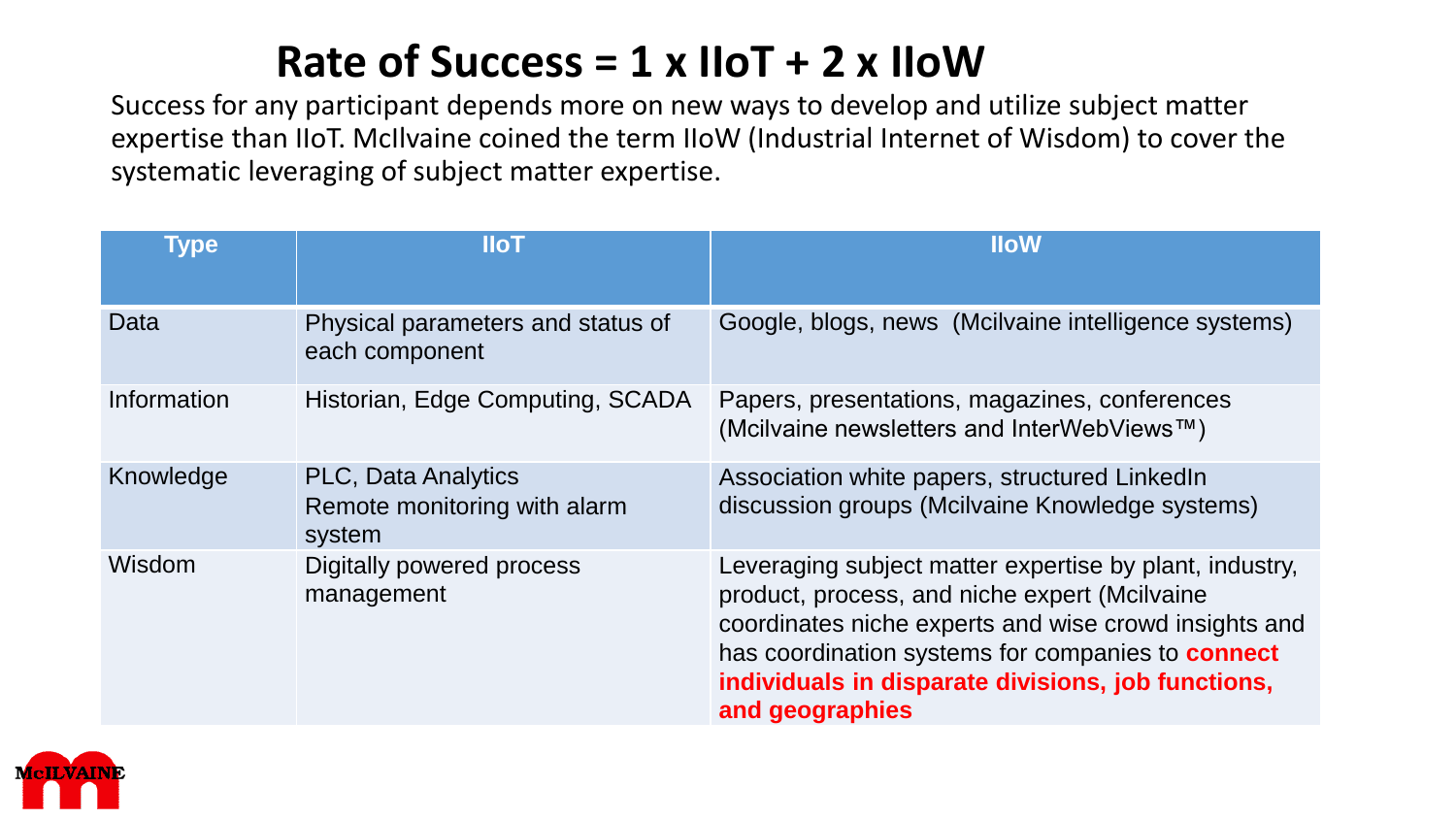# Some Companies with Deep Involvement already covered in the report

| <b>Company</b>                          | <b>Involvement</b>                                                                                                      |
|-----------------------------------------|-------------------------------------------------------------------------------------------------------------------------|
| <b>ABB</b>                              | DCS, drives, inverters, substations, motors but also remote monitoring solutions<br>such as Goliat offshore platform    |
| Accenture<br>(Genpact would be similar) | Offers consulting but also cloud based platforms and outsourcing programs                                               |
| Evoqua                                  | Wide range of water treatment equipment and world wide service                                                          |
| Flowserve                               | Has the pumps, valves, wisdom and IIoT collaboration with Honeywell                                                     |
| Grundfos                                | Major pump supplier with strong focus on smart pumps at IIoT                                                            |
| Kurita                                  | Already has remote monitoring and can supply the treatment chemicals                                                    |
| <b>MHPS</b>                             | Has remote monitoring center in the Philippines and the power generation<br>equipment, pumps, and many other components |
| Mann & Hummel                           | Has an IIoT research center in Singapore and is a major filter supplier                                                 |
| Schneider Electric                      | Has lots of hardware and software but can integrate Invensys for Wisdom                                                 |
| Xylem                                   | Has treat, transport, and test. So it has the hardware and instruments plus<br>Wisdom in the water sector               |

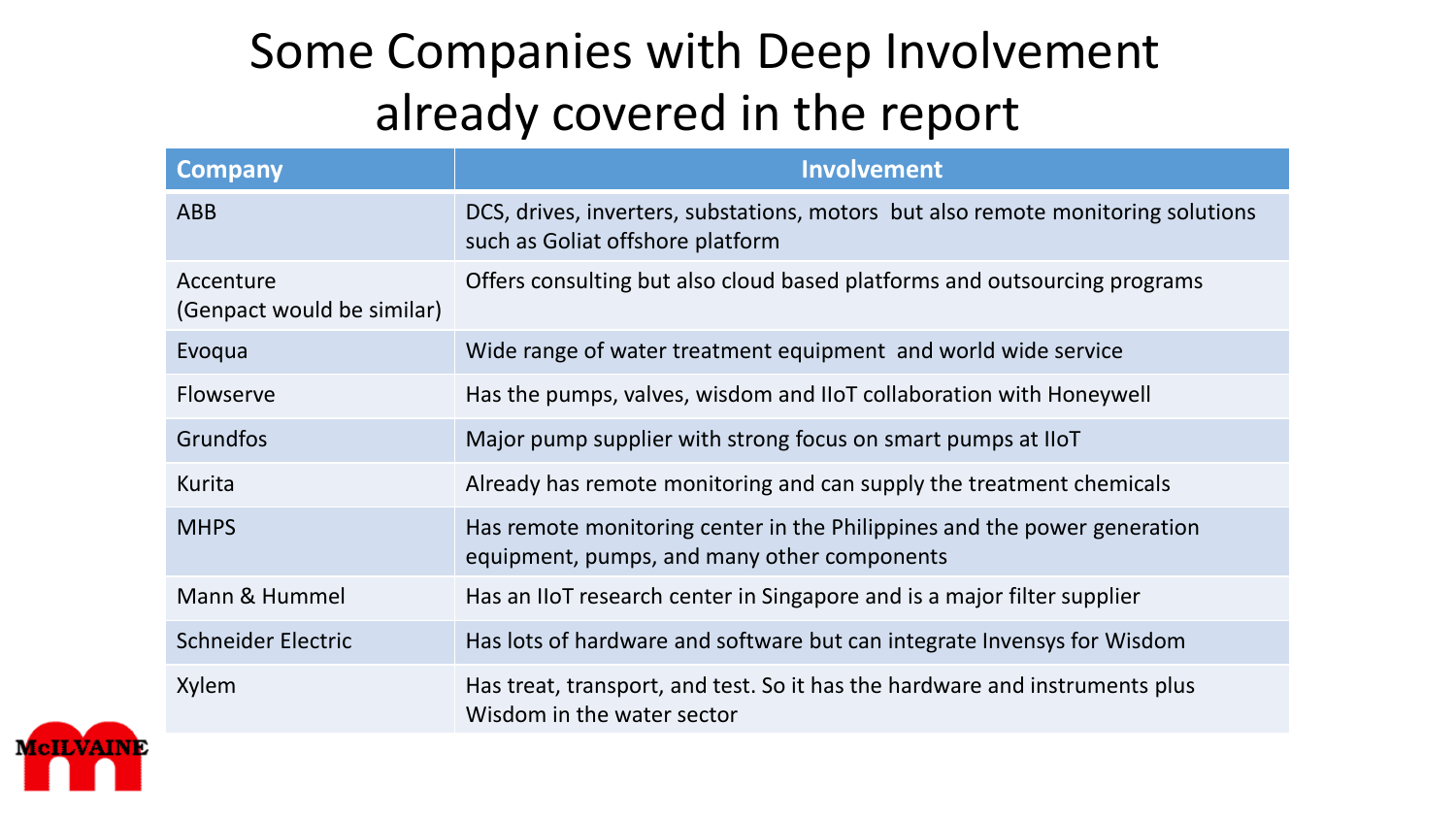## Berkshire Hathaway

| <b>Group</b>                                | Importance                                                                |
|---------------------------------------------|---------------------------------------------------------------------------|
| BHE (MidAmerican, NV Energy,<br>PacifiCorp) | 7% of U.S. power generation - coal, gas, wind solar, hydro and<br>biomass |
| <b>BHE Renewables</b>                       | Renewables in the U.S. and other countries                                |
| <b>BHE Pipeline</b>                         | Two gas transmission companies providing more than 6% of U.S. gas         |
| Johns Manville                              | Insulation for power plants and other industrial facilities               |
| <b>Marmon Filtration</b>                    | Filters for power plants, industrial, and commercial                      |
| Intelligent Energy Solutions (IES)          | Cloud based service solutions for retail energy and others                |
|                                             |                                                                           |

Mcilvaine has a Decision System for the power plants with details on each plant and the synergies in equipment. Nine hours of webinars proved the value of wise crowd initiatives. IES could be the foundation of IIoT [for the corporation. More details are found at 4S01](http://home.mcilvainecompany.com/index.php/decisions/28-energy/1185-4s01) Berkshire Hathaway Energy Supplier and Utility **Connect** 

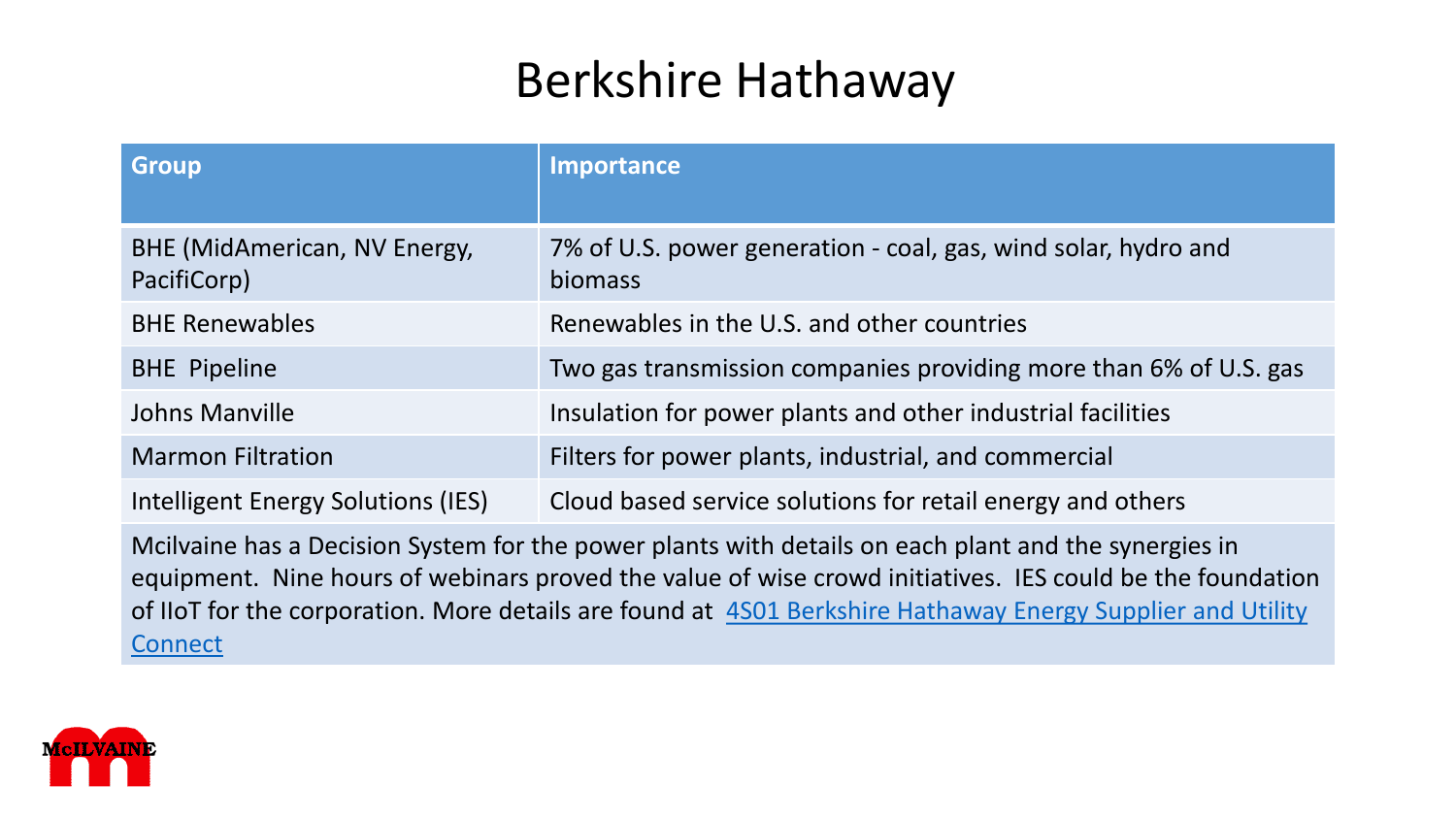### ADA-ES

| <b>Group</b>                                               | <b>Importance</b>                                                                                                   |
|------------------------------------------------------------|---------------------------------------------------------------------------------------------------------------------|
|                                                            |                                                                                                                     |
| <b>Bulk Handling Equipment</b>                             | Monitor bulk flow remotely                                                                                          |
| Direct Sorbent Injection                                   | Monitor SO2 removal performance, reagent consumption and provide<br>inventory and supply along with a lime supplier |
| <b>CEMS Reliability</b>                                    | Monitor CEMS data simultaneously with CEMS provider and user and<br>offer niche expert advice                       |
| <b>Activated Carbon Injection</b>                          | Remotely monitor and control activated carbon injection for mercury<br>control                                      |
| Monitor Mercury in the Coal                                | Determine bromine injection at the mine for future shipments of coal                                                |
| Determine Calcium Bromide<br>Injection Rates in the Boiler | Remote monitoring and work with companies such as Chemtura to<br>supply chemical on demand                          |

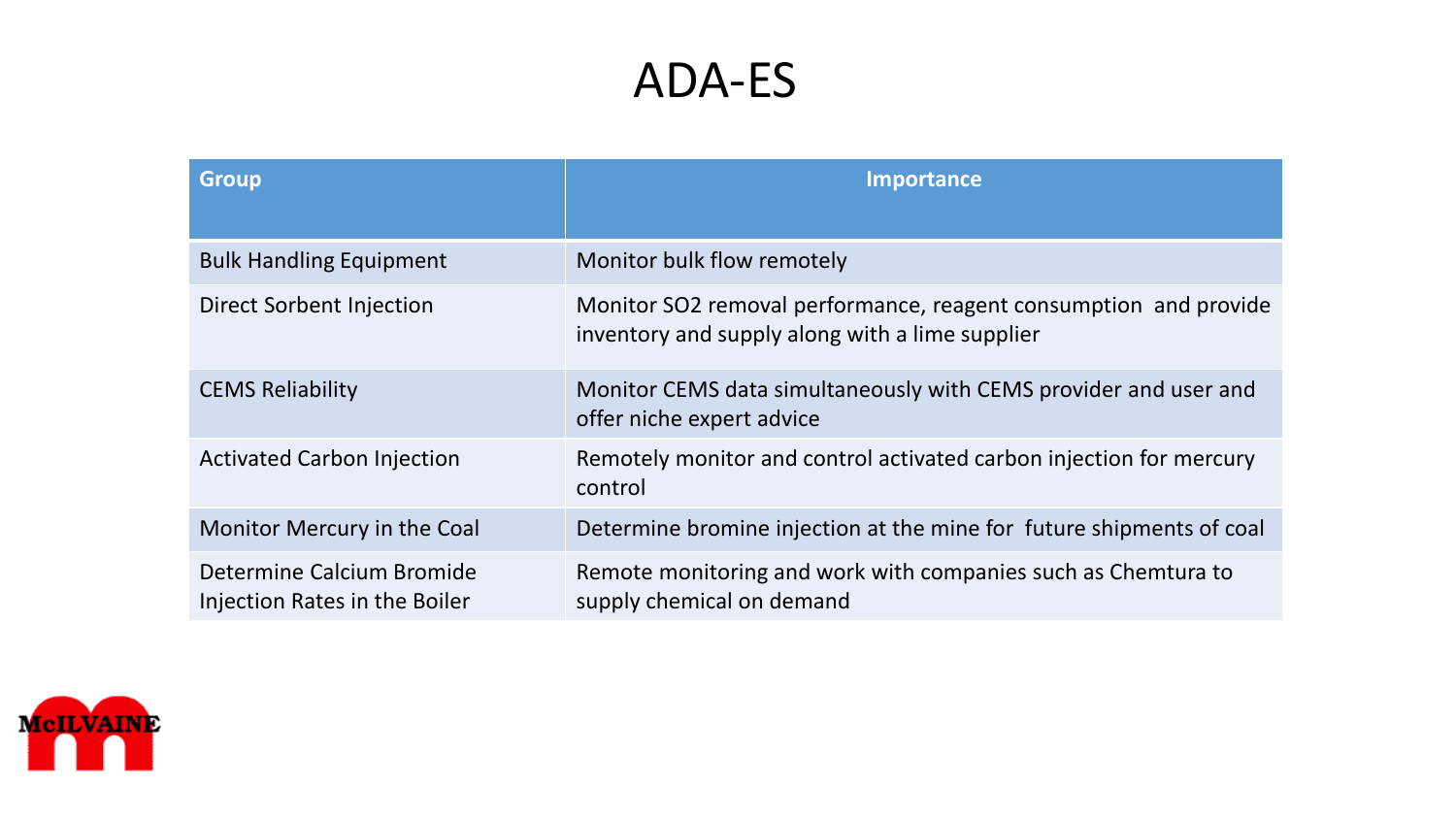## Berendsen

| <b>Group</b>                                                                                           | <b>Importance</b>                                                                                                                                                                |
|--------------------------------------------------------------------------------------------------------|----------------------------------------------------------------------------------------------------------------------------------------------------------------------------------|
| Eleven cleanroom laundries in<br>Europe with supply of<br>consumables as well as<br>laundered garments | Cleanroom garments, clogs, goggles, mats and other<br>accessories to cleaning concepts, logistics solutions and even<br>taking over the customer's internal logistics processes. |
| Remote O&M                                                                                             | Already supplying consumables and can expand to monitoring<br>air quality and filter health and then supply filters                                                              |
| Collaboration                                                                                          | Could collaborate with Freudenberg                                                                                                                                               |
| Systems at eleven laundries                                                                            | Remote monitoring of air and water quality in the eleven<br>facilities but expand to do the same for customers                                                                   |

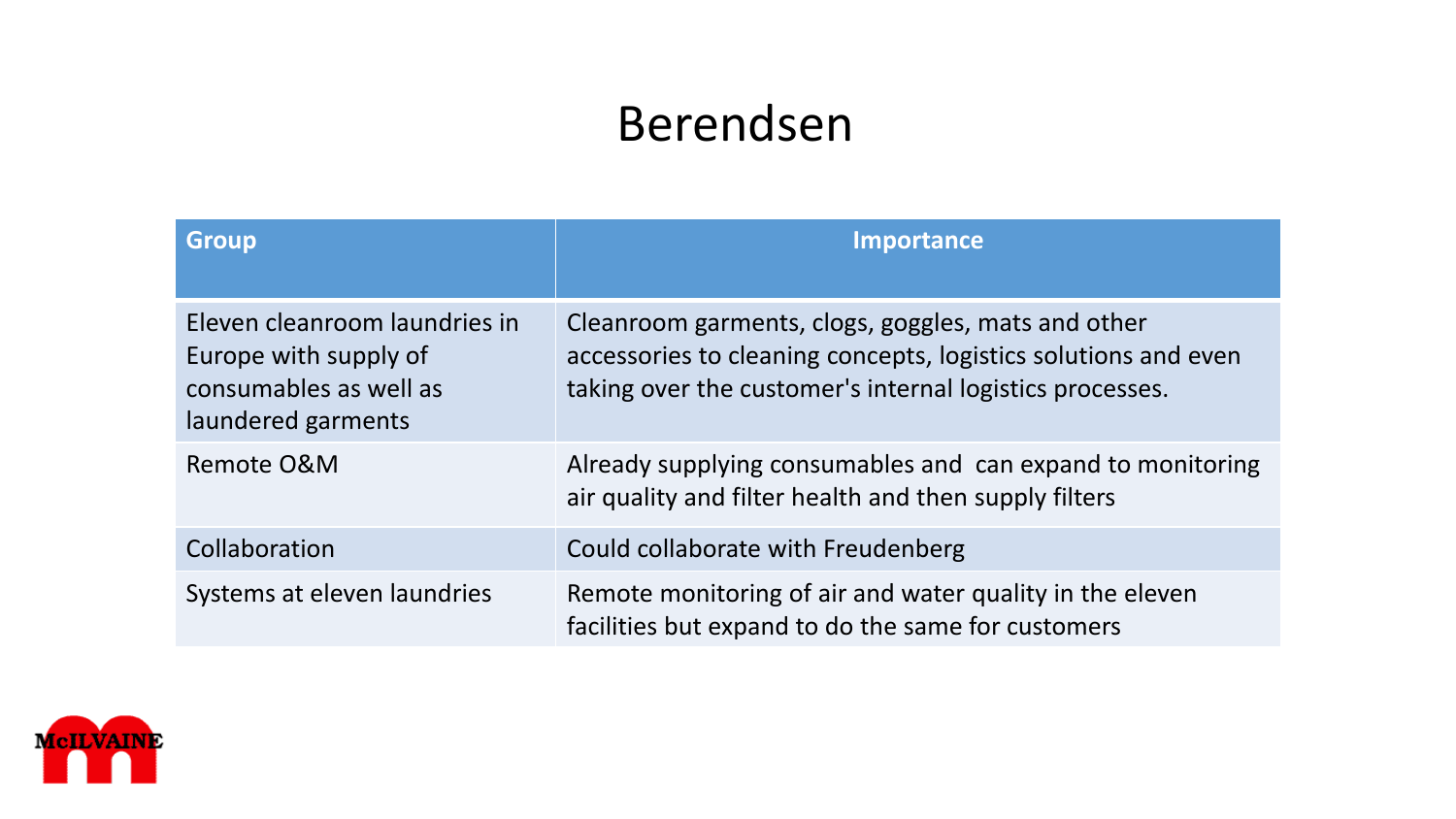## Braden

| <b>Group</b>                         | Importance                                                                                               |
|--------------------------------------|----------------------------------------------------------------------------------------------------------|
| <b>Gas Turbine Auxiliaries</b>       | The company supplies new equipment and consumables for air<br>treatment and emissions from gas turbines. |
| Inlet Turbine Filter Elements        | Monitor pressure drop across filters and supply a maintenance<br>program to replace                      |
| <b>Lubrication and Other Filters</b> | Provide lubrication monitoring and replacement of filters as needed                                      |
| <b>Emission Control CEMS</b>         | Monitor CEMS but share data from suppliers such as ThermoFisher so<br>that both can review it            |
| <b>Emission Control Catalyst</b>     | Provide catalyst replacement program based on CEMS data                                                  |
| Urea Supply                          | Work with Yara who has remote monitoring and supply on demand<br>for urea for the SCR                    |
| Dampers and Valves                   | Remote health monitoring                                                                                 |
| <b>Noise Suppression</b>             | Remote monitoring                                                                                        |

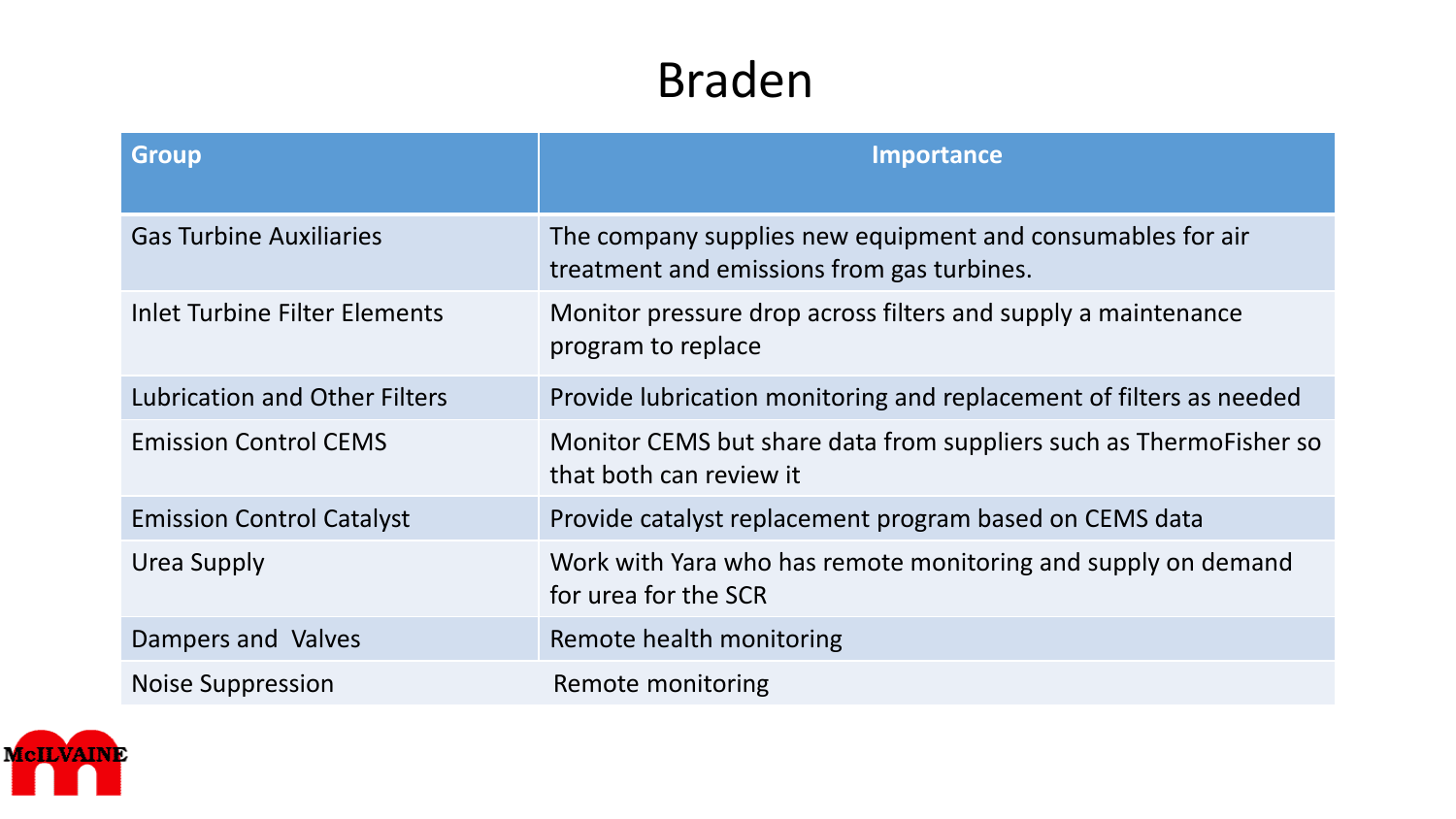## Colfax

| <b>Group</b>                                 | <b>Importance</b>                                                                                                                                                                                                                                                           |
|----------------------------------------------|-----------------------------------------------------------------------------------------------------------------------------------------------------------------------------------------------------------------------------------------------------------------------------|
| <b>Howden Fans and Compressors</b>           | Already supplying remote condition monitoring. So this activity can be<br>leveraged                                                                                                                                                                                         |
| Howden Rotary Heat Exchanger                 | Important to control this piece of equipment remotely in power plants<br>and refineries                                                                                                                                                                                     |
| <b>Colfax Pumps</b>                          | A number of independent pump acquisitions can collaborate as part of<br>IIoT programs. The involvement in lubrication pumps means synergy<br>with fans and compressors but also widespread usage through out the<br>plant and the desirability of remote monitoring and O&M |
| Howden Gyrol SRE Fluid Drives                | Fluid drives are the key to energy efficiency in IIoT programs                                                                                                                                                                                                              |
| Howden South Africa Air Pollution<br>Control | Can integrate Howden fans for complete solutions in power plant and<br>industrial air pollution control with scrubbers and fabric filters. IIoT and<br>condition monitoring will be components of remote O&M                                                                |

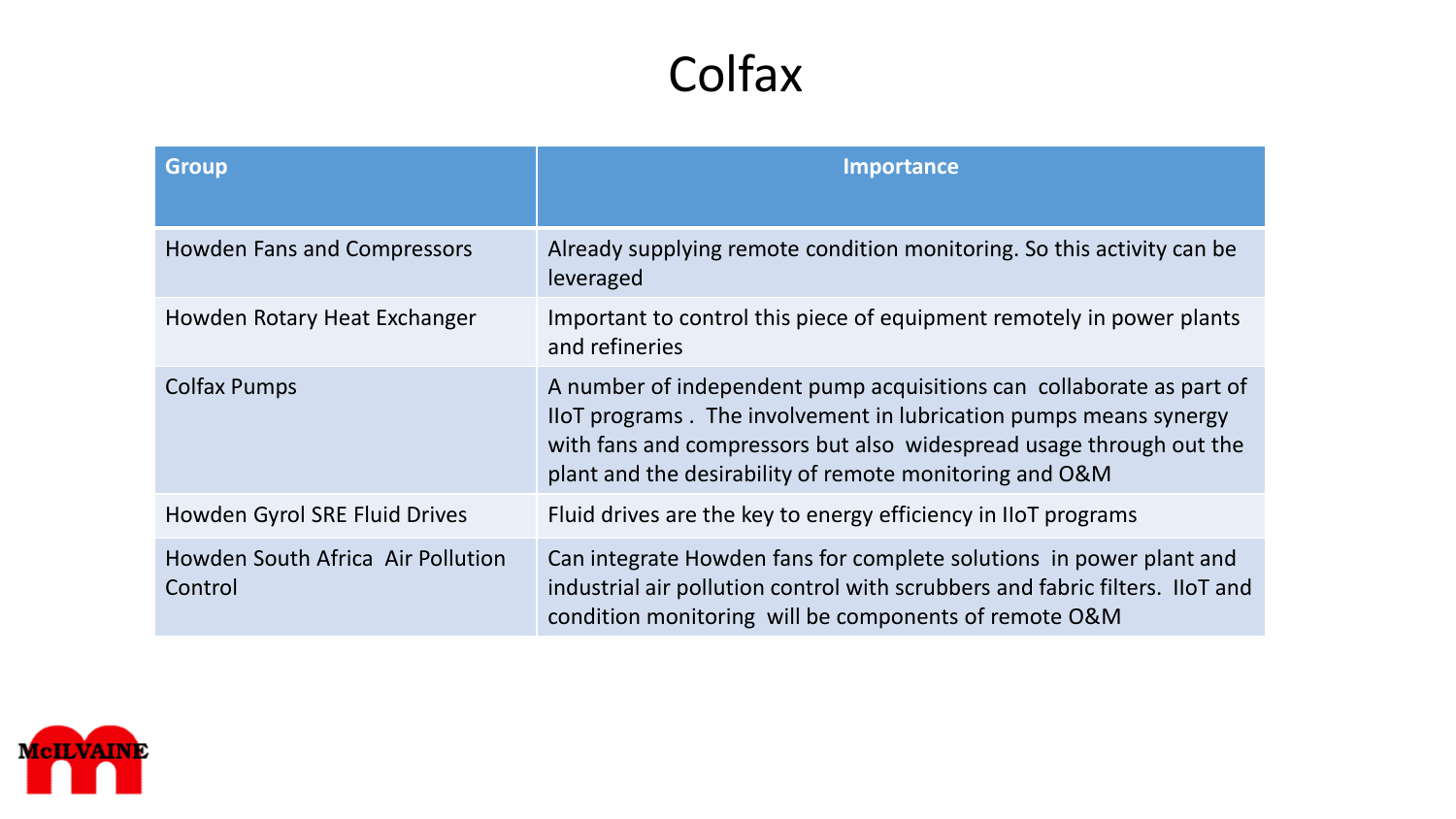#### Emerson

| <b>Group</b>                                                     | <b>Importance</b>                                                                                                                                                                        |
|------------------------------------------------------------------|------------------------------------------------------------------------------------------------------------------------------------------------------------------------------------------|
| Emerson Valve & Pump Connected<br>Service                        | Valves and pumps are the soldiers in the IIoT campaign. The acquisition of<br>Pentair Tyco can be much smoother if both groups are sharing a common<br>remote O&M campaign               |
| Plantweb, Integrated Industrial IoT<br>platform with Azure Cloud | Large orders e.g. big LNG contract and lots of power plant opportunities                                                                                                                 |
| <b>Optimization Systems</b>                                      | Used by power plants. See Jeff Williams presentation in Mcilvaine Pacific Corp<br>webinar which demonstrates Wisdom (IIoW)                                                               |
| <b>Remote Monitoring</b>                                         | Emerson Solutions Center in Aberdeen, Scotland serves as an iOps control<br>center for 20 North Sea platforms that Emerson monitors for oil and gas<br>customers.                        |
| Leveraging Interconnections                                      | Tyco valve has rugged valve for lower maintenance on oil platforms where<br>access is difficult. So there is a chance both to monitor and replace on an<br><b>O&amp;M</b> contract basis |
| <b>Instrumentation for Automation</b>                            | Daniel, Micro Motion, Rosemount Roxar. If valves and pumps are the IIoT<br>soliders, then instruments are the rifles                                                                     |

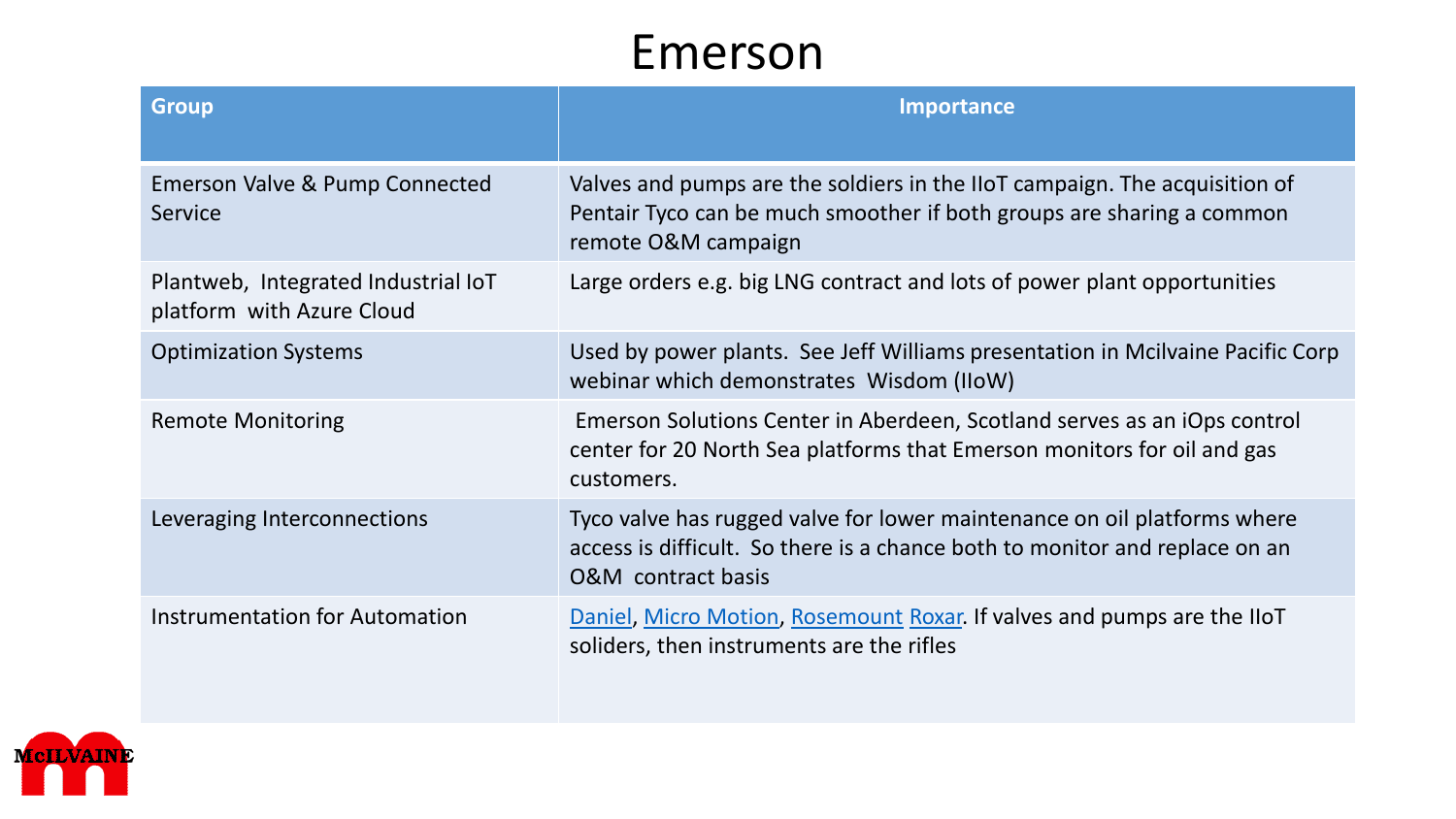# Freudenberg

| <b>Group</b>                    | <b>Importance</b>                                                                                                                    |
|---------------------------------|--------------------------------------------------------------------------------------------------------------------------------------|
| <b>Freudenberg FIT</b>          | Provides digital process management and outsourcing services and<br>can incorporate efforts of the product divisions                 |
| <b>Filterair Air Filtration</b> | Monitor health of gas turbine inlet filters and other air filters                                                                    |
| Viledon Wastewater Treatment    | Monitor health and performance of separators and filters                                                                             |
| Vileda                          | Mops, wipes, disinfectants and robotic floor sweeper with wireless<br>input. So, outsourcing and inventory management of consumables |
| <b>Eagle Burgmann Seals</b>     | Monitor seal condition and set up outsourcing management program                                                                     |
| Kluber Lubricants               | Cloud based lubricant monitoring for rotating parts along with service<br>and supply of lubricants                                   |

*There is already a pharma brochure showing the offerings of some of the divisions and how they fit in. But the next step is collaboration and integration with FIT*

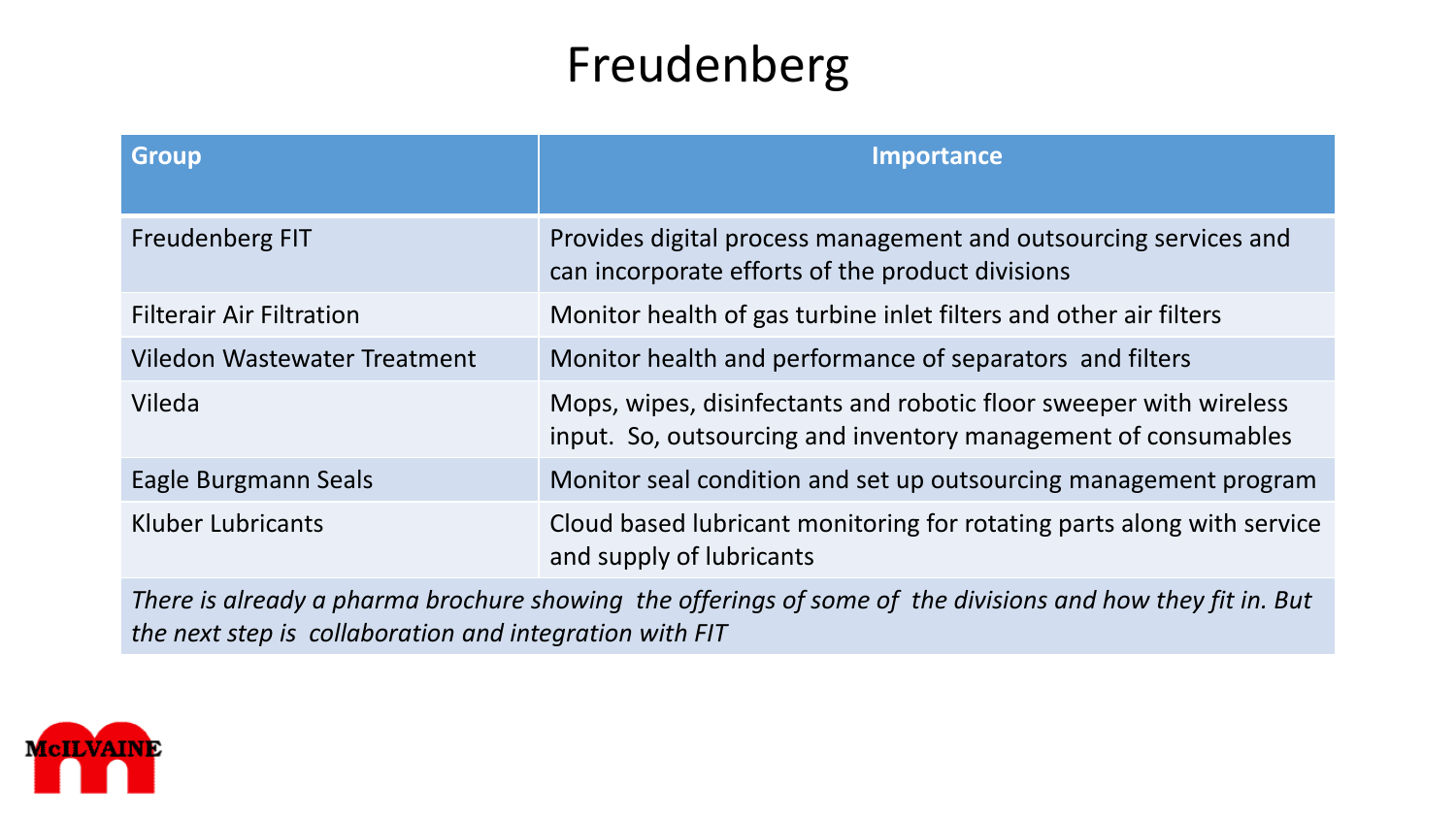# Honeywell

| <b>Group</b>                           | <b>Importance</b>                                                                                                                                           |
|----------------------------------------|-------------------------------------------------------------------------------------------------------------------------------------------------------------|
| <b>Full IIoT Program</b>               | Enterprise dashboards, smart collaboration, enterprise history, asset<br>management, operations management, planning and scheduling,<br>predictive analyses |
| Refining Wisdom                        | Worlds largest group of refining niche experts with knowledge of all the<br>processes                                                                       |
| <b>Training Programs for Customers</b> | Year long programs for refinery engineers – "Wisdom"                                                                                                        |
| Cleanrooms                             | Sensors and controls and even gloves for controlled environments                                                                                            |
| <b>Thermal Treatment Automation</b>    | Thermal treatment systems as described in Mcilvaine InterWebViews™<br><b>Honeywell</b>                                                                      |

Honeywell UOP is the leading candidate to provide O&M services to refineries around the world . But need component wisdom as per molecular sieve switching valve example in Mcilvaine Valve services. UOP has contracted with Mcilvaine for mercury studies but more recently a Mcilvaine mercury investigation for Petronas was unsuccessful. So Petronas funded an R&D project and came up with ionic liquid coatings on pellets for more cost effective mercury removal than activated carbon. IIoW means using the latest technology

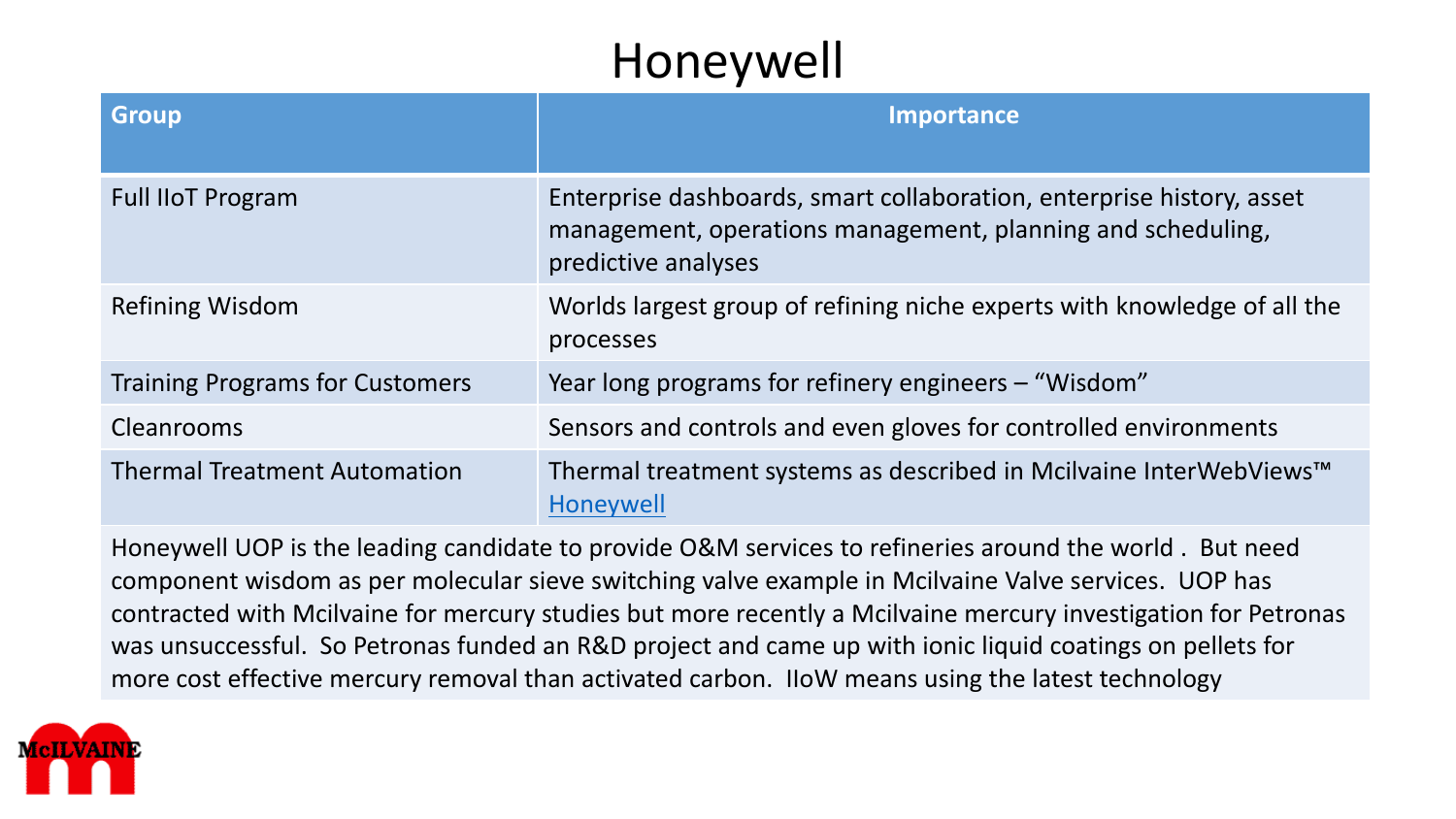#### Idex

| <b>Group</b>                   | <b>Importance</b>                                                                                                                                                                                                                                                                                                                                                                                                               |
|--------------------------------|---------------------------------------------------------------------------------------------------------------------------------------------------------------------------------------------------------------------------------------------------------------------------------------------------------------------------------------------------------------------------------------------------------------------------------|
| Smart pumps - Idex Executive   | The pumping industry is in the midst of an electronic revolution.<br>The notion of unattended pumps running in remote locations,<br>connected to a network that can monitor their performance and<br>regulate their output (based on changing environmental conditions)<br>is no longer a fiction.  (Smart Pumps) are also increasing their<br>market size with the potential for retrofit opportunities they are<br>creating." |
| <b>LMI Pulsafeeder pumps</b>   | Innovative Waters is furnishing wireless remote transmitters                                                                                                                                                                                                                                                                                                                                                                    |
| ADS LLC                        | Flow monitoring hardware                                                                                                                                                                                                                                                                                                                                                                                                        |
| Other pump and valve companies | Idex has a number of pump and valve companies operating<br>independently throughout the world. So collaboration around IIoT<br>will be fruitful                                                                                                                                                                                                                                                                                 |

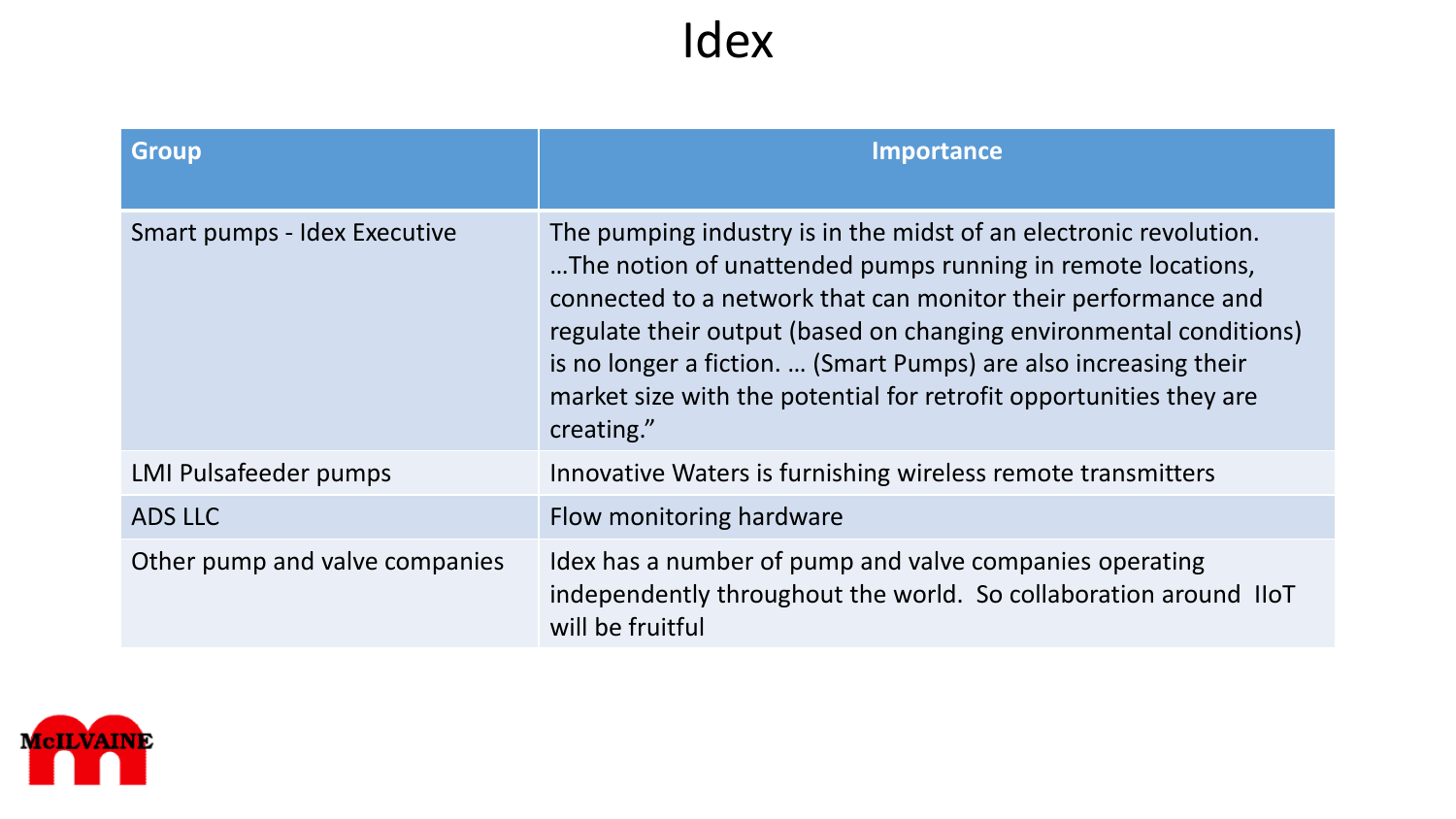## M&C Tech

| <b>Group</b>                              | <b>Importance</b>                                                                                                                                                                                   |
|-------------------------------------------|-----------------------------------------------------------------------------------------------------------------------------------------------------------------------------------------------------|
| <b>Extractive Gas Analyses</b>            | Supplies sampling train components for coal fired power,<br>cement, and other industries                                                                                                            |
| Work with CEMS suppliers and<br>end users | There are lots of individual items and consumables which are<br>supplied. They can be included in an O&M program supplied by<br>the CEMS provider or someone such as Braden (see previous<br>slide) |

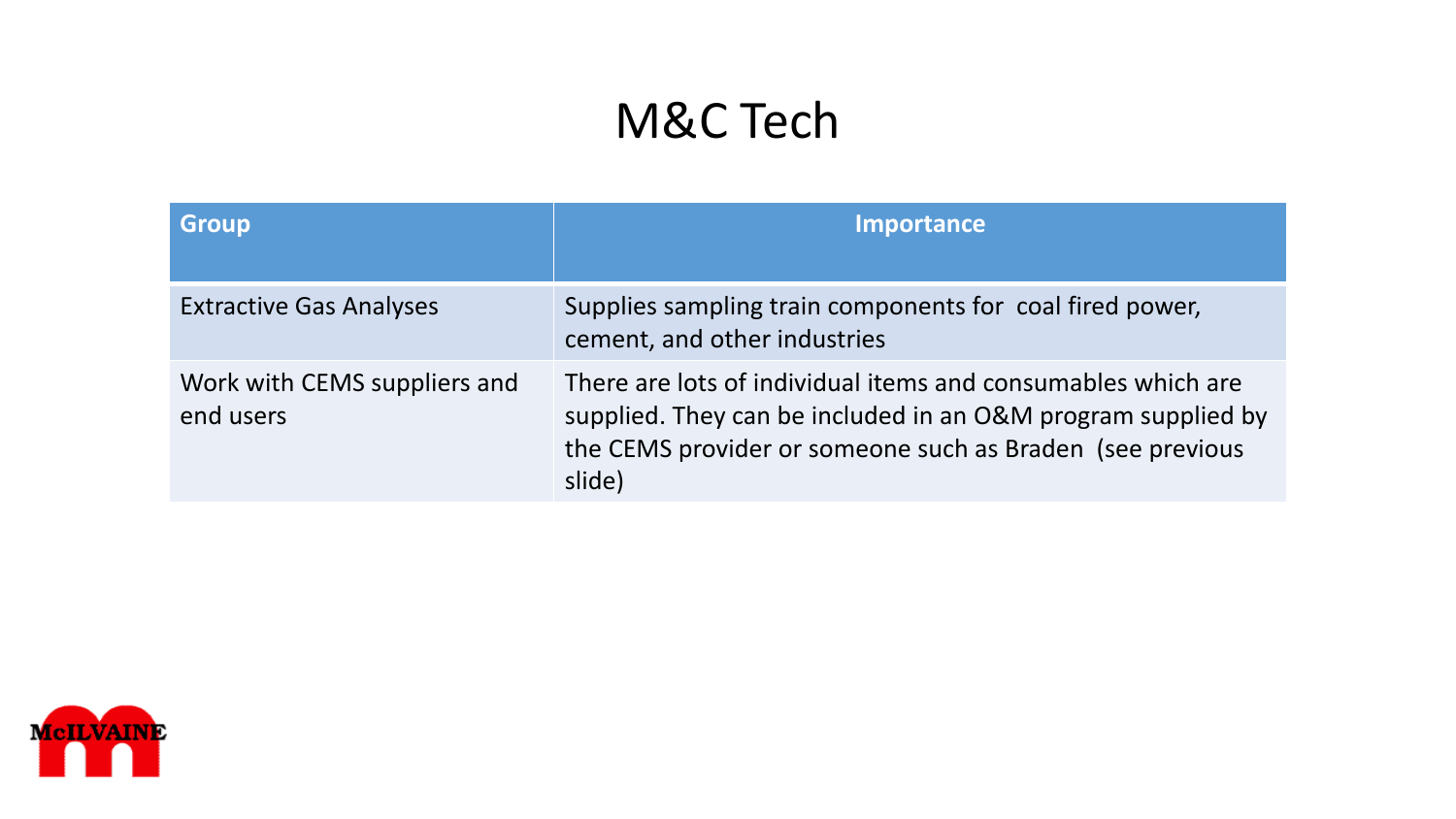# OSI Soft

| <b>Group</b>                 | <b>Importance</b>                                                                                                                                         |
|------------------------------|-----------------------------------------------------------------------------------------------------------------------------------------------------------|
| PI System                    | Open data infrastructure empowers enterprises in real time,<br>transforming operational data into actionable knowledge and<br>business transformation.    |
| <b>Wind Power Generation</b> | 17 of the top 20 wind power generation companies worldwide -<br>integrate enterprise-wide sensor-based real-time data, made<br>possible by the PI System™ |
| <b>Tar Sands</b>             | PI System at Suncor SAGD operations                                                                                                                       |
| <b>Chemicals</b>             | Smart batch monitoring with VBA improves problem identification                                                                                           |
| <b>Water Utilities</b>       | Allows the utility to view its assets in an integrated way, supporting<br>continuous improvement of operations as a whole.                                |

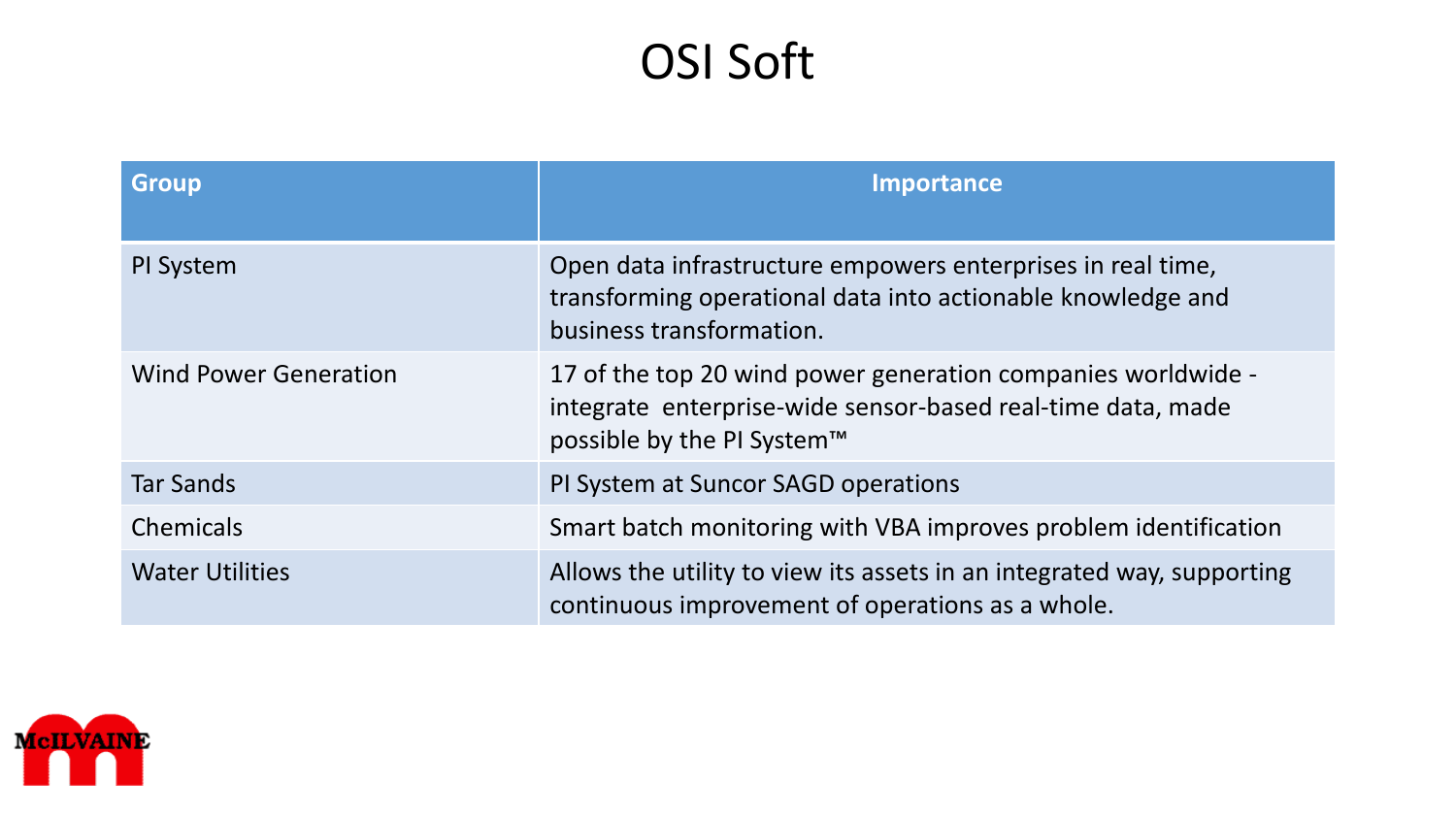# Parker Hannifin

| <b>Group</b>                       | <b>Importance</b>                                                                                                                      |
|------------------------------------|----------------------------------------------------------------------------------------------------------------------------------------|
| <b>Thermal Control</b>             | Transmitter reveals temperature and differential pressure in pipes<br>and ducts                                                        |
| <b>Clarcor Integration</b>         | Inlet filters for gas turbines along with many other filter types to<br>complement Parker. All can be monitored continuously           |
| <b>Clarcor Total Solutions</b>     | Parker can expand the activities of this division to supply all the filters<br>in a plant as part of an IIoT filter management program |
| <b>Parker Condition Monitoring</b> | Expand remote condition monitoring to other parameters                                                                                 |
| <b>Parker Pumps and Valves</b>     | The soldiers of IIoT                                                                                                                   |
| <b>Tube Fittings</b>               | Sold along with the valves, tubing and thermal control products                                                                        |
| <b>Hybrid Actuation Systems</b>    | For renewable energy, wastewater treatment for better control                                                                          |